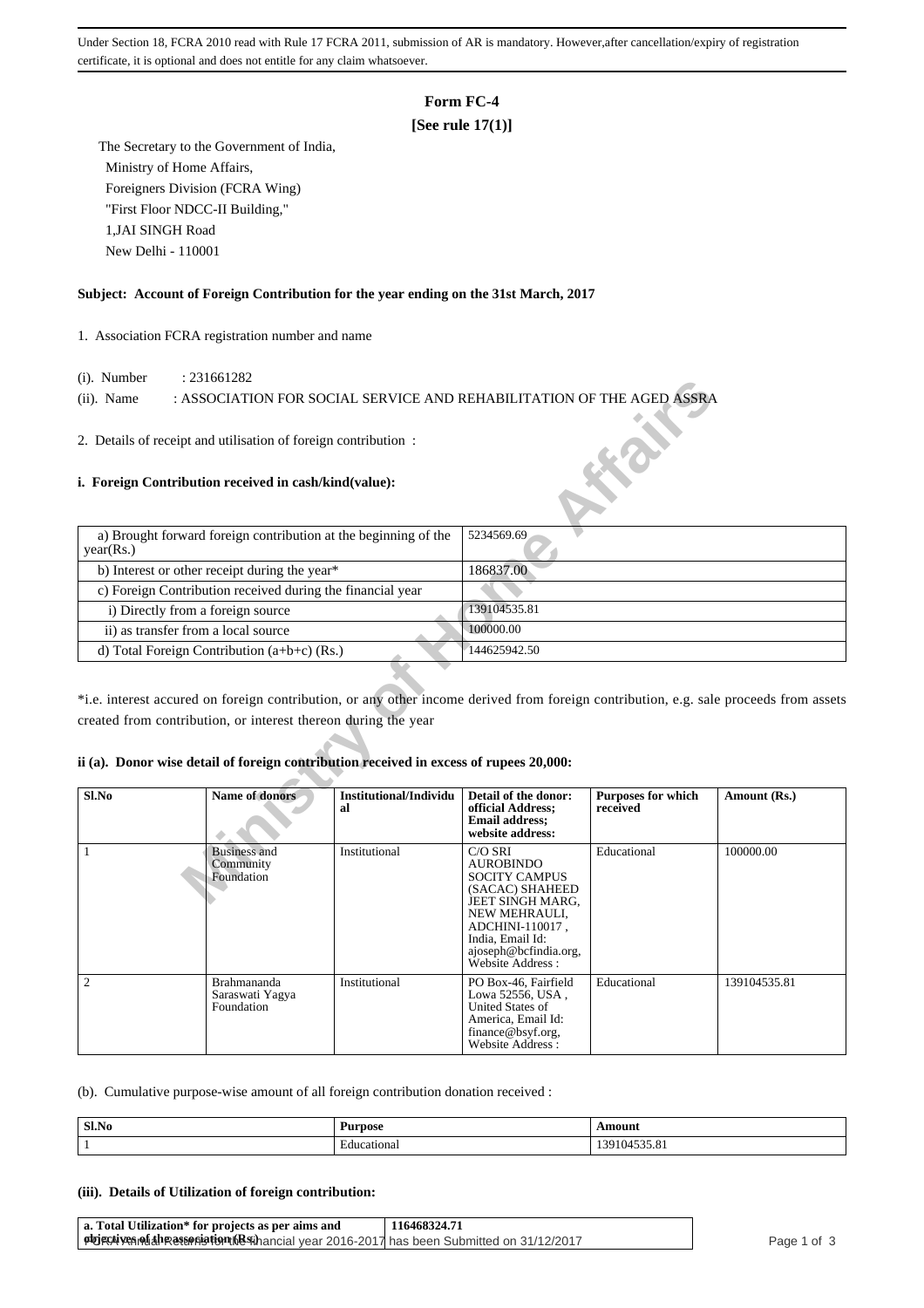Under Section 18, FCRA 2010 read with Rule 17 FCRA 2011, submission of AR is mandatory. However,after cancellation/expiry of registration certificate, it is optional and does not entitle for any claim whatsoever.

| b. Total Administrative Exprenses as provided in Rule<br>5, FCRA 2011 (Rs.) | 20706508.21  |
|-----------------------------------------------------------------------------|--------------|
| c. Total invested in term deposits $(Rs.)$                                  | 55042.00     |
| d. Total Purchase of fresh assets (Rs.)                                     | 1616603.00   |
| Total utilization in the year(Rs.) $(a+b+d)$                                | 138791435.92 |

\* It is affirmed that the utilisation of foreign contribution is not in contravention of the provisions contained in proviso to Sction 9(e) and Section 12(4)(f) of the Act which states that the acceptance of foreign contribution is not likely to affect prejudically.

- (A) the soverignty and integrity of india; or.
- (B) the security, strategic, scientific or echnomic interest of the state; or
- (C) the public interest; or
- (D) freedom or fairness of election to any legistature; or

| Sl.No | Name of Bank   | <b>Branch Address</b> (With<br>pincode)                           | <b>IFSC Code</b>   | <b>Account No</b> |
|-------|----------------|-------------------------------------------------------------------|--------------------|-------------------|
|       | ICICI BANK LTD | C BLOCK PACHIM<br>  MARG VASANT VIHAR.<br>NEW DELHI, Delhi, Delhi | <b>ICIC0000065</b> | XXXXXXXX5663      |

|                                                                                               | (D) freedom or fairness of election to any legistature; or |                                                                                                                                          |                    |                   |
|-----------------------------------------------------------------------------------------------|------------------------------------------------------------|------------------------------------------------------------------------------------------------------------------------------------------|--------------------|-------------------|
|                                                                                               | (E) friendly relations with any foreign state; or          |                                                                                                                                          |                    |                   |
|                                                                                               |                                                            | (F) harmony between religious, racial, social, lingusitic or relgional groups, castes or communities                                     |                    |                   |
| iv. Balance of unutilized foreign contribution, in<br>cash/bank, at the end of the year(Rs.): |                                                            | 5834506.58                                                                                                                               |                    |                   |
| v. Total number of foreigner working(salaried/in<br>honorary capacity.                        |                                                            | $\Omega$                                                                                                                                 |                    |                   |
|                                                                                               |                                                            | 3. (a) Details of designated Fc bank account for receipt of Foreign Contribution (As on 31st March of the year ending):                  |                    |                   |
| Sl.No                                                                                         | <b>Name of Bank</b>                                        | <b>Branch Address</b> (With<br>pincode)                                                                                                  | <b>IFSC</b> Code   | <b>Account No</b> |
| $\mathbf{1}$                                                                                  | <b>ICICI BANK LTD</b>                                      | C BLOCK PACHIM<br>MARG VASANT VIHAR,<br>NEW DELHI, Delhi, Delhi                                                                          | <b>ICIC0000065</b> | XXXXXXX5663       |
|                                                                                               |                                                            | 3. (b) Details of all utilization bank accounts for utilization of Foregin Contribution (As on 31st March of the year ending)            |                    |                   |
| Sl.No                                                                                         | <b>Name of Bank</b>                                        | <b>Branch Address</b> (With<br>pincode)                                                                                                  | <b>IFSC</b> Code   | <b>Account No</b> |
| $\mathbf{1}$                                                                                  | <b>AXIS BANK</b>                                           | Basement Plot No 7 Block 6<br>-7 Local Shopping Complex<br>Safdarjung Enclave, Delhi,<br>Delhi, Delhi                                    | UTIB0001358        | XXXXXXXXXX4455    |
| $\mathfrak{2}$                                                                                | <b>AXIS BANK</b>                                           | <b>Ground Floor First Floor</b><br>Basement Plot No 7 Block<br>6-7 Local Shopping<br>Complex Safdarjung<br>Enclave, Delhi, Delhi, Delhi  | UTIB0001358        | XXXXXXXXXXX5814   |
| 3                                                                                             | <b>AXIS BANK</b>                                           | <b>Ground Floor First Floor</b><br>Basement Plot No 7 Block 6<br>-7 Local Shopping Complex<br>Safdarjung Enclave, Delhi,<br>Delhi, Delhi | UTIB0001358        | XXXXXXXXXX4081    |
| 4                                                                                             | <b>AXIS BANK</b>                                           | <b>Ground Floor First Floor</b><br>Basement Plot No 7 Block 6<br>-7 Local Shopping Complex<br>Safdarjung Enclave, Delhi,<br>Delhi, Delhi | UTIB0001358        | XXXXXXXXXXX6252   |
| 5                                                                                             | <b>AXIS BANK</b>                                           | Ground Floor First Floor<br>Basement Plot No 7 Block 6<br>-7 Local Shopping Complex<br>Safdarjung Enclave, Delhi,<br>Delhi, Delhi        | UTIB0001358        | XXXXXXXXXXX2391   |
| 6                                                                                             | <b>AXIS BANK</b>                                           | <b>Ground Floor First Floor</b><br>Basement Plot No 7 Block 6<br>-7 Local Shopping Complex<br>Safdarjung Enclave, Delhi,<br>Delhi, Delhi | UTIB0001358        | XXXXXXXXXX4535    |